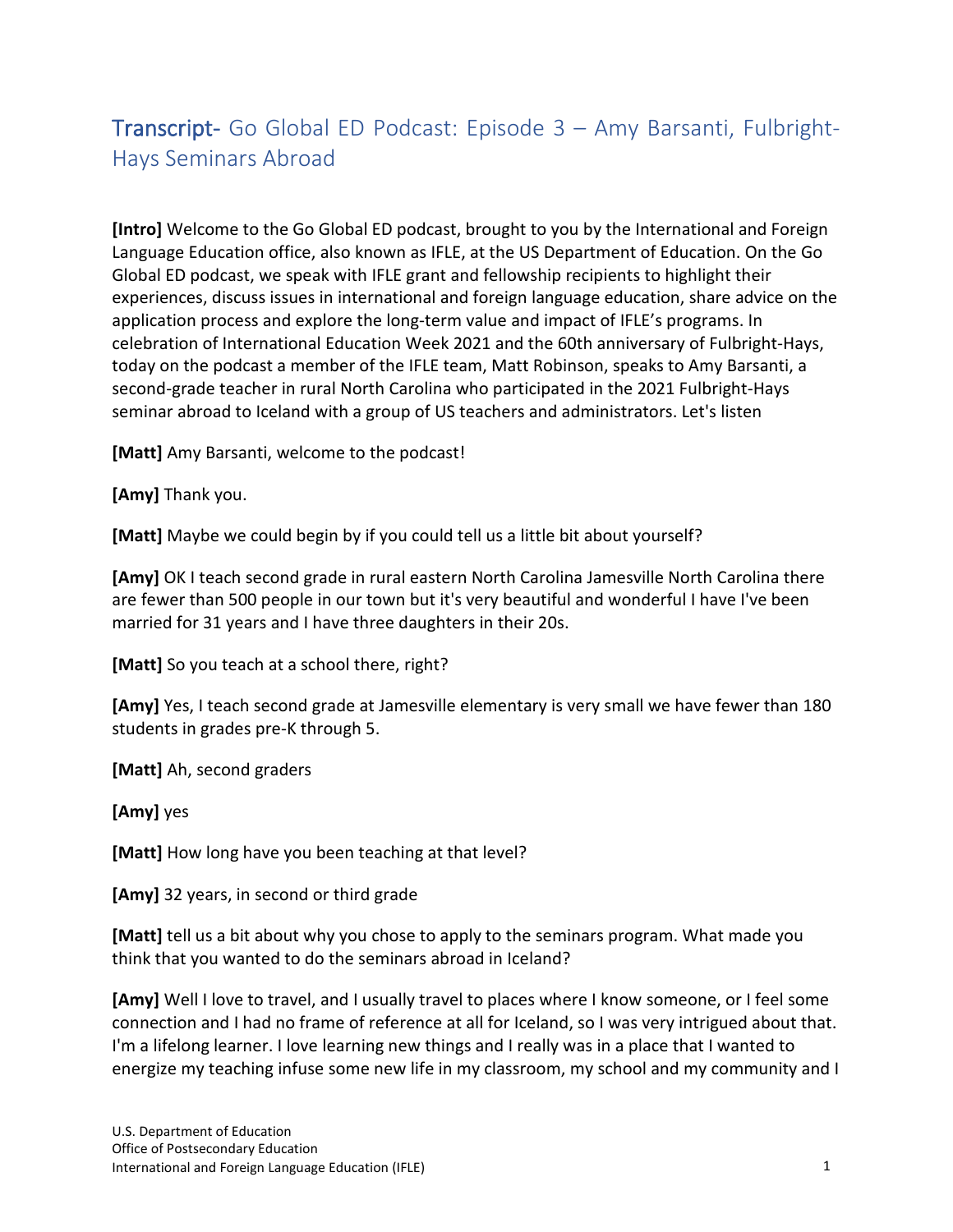had a little bit of time during the pandemic to write the application to really apply myself and do some research and get that going

**[Matt]** One of the few kind of silver linings of the pandemic I guess

**[Amy]** Right yes exactly.

**[Matt]** So tell us a bit about the context of your school that you're at. You mentioned it's in a rural area, you know, maybe you could tell us a bit about your students and about the context.

**[Amy]** Well our students are very isolated, we do not have a lot of families that travel and if they do it's to Disney World so everything they find out about the world is through the filter of media, and that's a little disconcerting for me. One of the stories I always tell is it my goal is by October to make them understand that not every language other than English is Mexican. So I have my work cut out for me, but they're not, they're not as tech savvy as they are even in nearby towns, but they are very provincial in a lot of ways. They're eager to learn but they don't really have that lexicon to make their curiosity academic and, and you get so many who say I would never get on an airplane, and so I tried to very gently expose them to as much as I can and teach them the language and the effect of being able to approach different culture with not only tolerance but with the goal of celebration. And they are so little, I mean they're only seven and they've never had a normal year of school and they've been in a pandemic for over a quarter of their lives. So, it's really interesting to me, it's an interesting opportunity—because they've been so isolated—to really make them more curious about the world.

**[Matt]** Yes. Is this pretty much the first time that they will have any exposure to somebody who has had global experiences?

**[Amy]** For many, yes. We do have some students who have family in Central America, but, and we do have some teachers who have traveled, we have a really good system in our county, some people who take groups to travel. So I would say compared to a lot of places in our region, they are exposed. Our other bind is though that global studies in these grades is kind of at the low end of priorities. Um, social studies is not tested and you know we are getting them ready for high stakes testing. So I'm very fortunate to be in a place where I have some autonomy and freedom: I'm following the standard course of study in the Common Core standards, but I can work in math and science and social studies and reading language arts all into the global piece. They are curious and they do want to know and they're fascinated and I had a little boy come in the other day and say to me "Can you believe that my mother never heard of Rosh Hashana?" [laughter] Why yes I absolutely do believe that but I bet you told her all about it! So they do, they are very generous and loving children, and very curious.

**[Matt]** So speaking of the global parts that you want to incorporate into their learning, would you like to highlight some of the most memorable parts of going on the seminar to Iceland?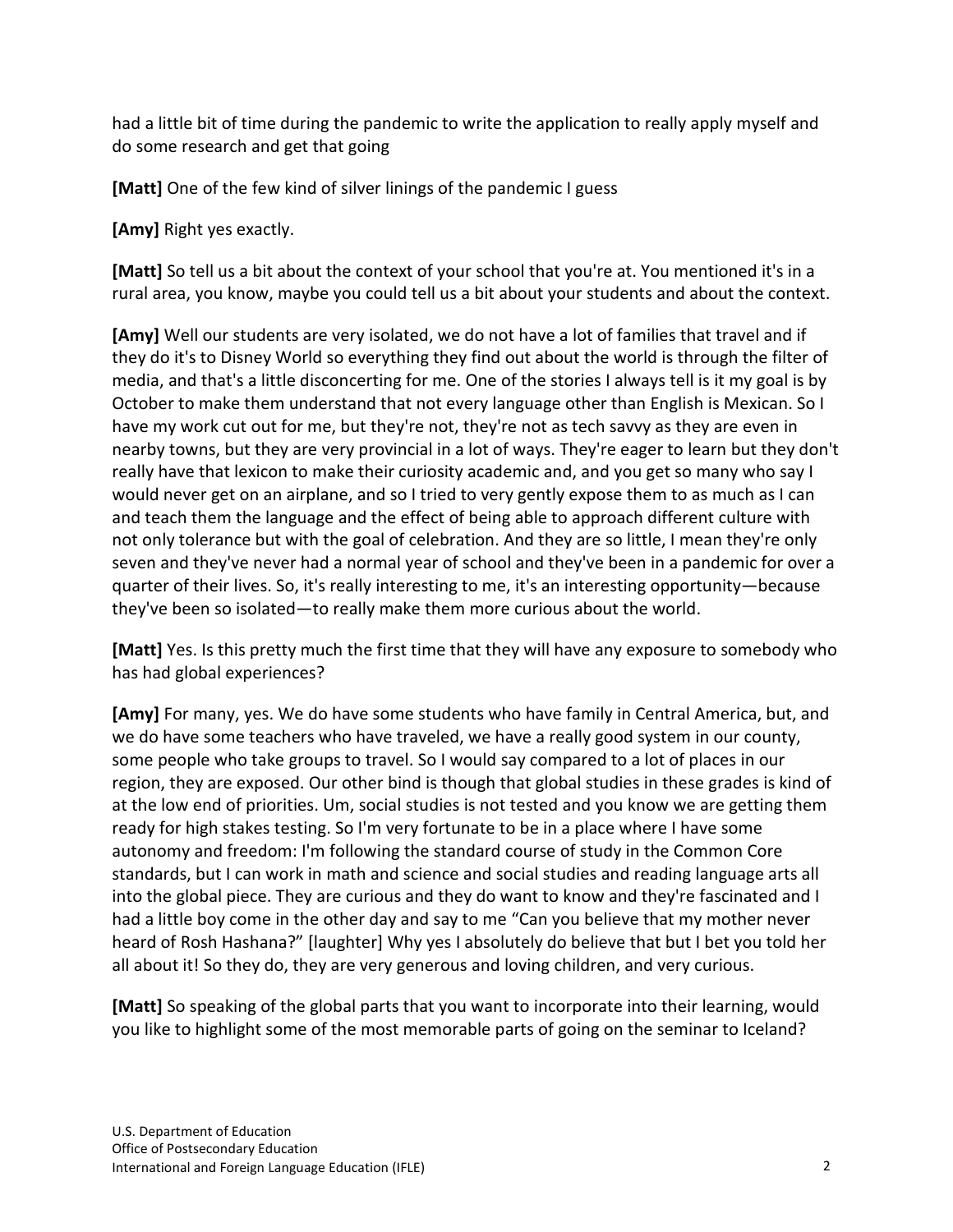**[Amy]** Oh yes. Well, I did some very challenging things for me and like kayaking on the glacier lake and snowmobiling on the glacier and climbing with micro spikes on a floating iceberg. Um, we had a really great horseback ride like going through little streams, things that I never thought I would do. And I also really love that like we met the goat lady at the goat farm, and she single handedly re-populated the Arctic goats that had almost become extinct. So things like that were really exciting too. We went puffin and whale watching, we went to a preschool where the students are separated by gender and there are no specific identifiable toys everything is about creative play. So you get sticks and scarves and stuff like that and I thought that was pretty amazing. I think one of my favorites though was our hosts had a 4th of July cookout for us and so all the Fulbright Iceland people were there and they invited teachers, so we could talk shop a little bit. But it was just such a kind thing to do they got a bunch of American flags had a barbecue, and so that was really a peak experience for me as well.

**[Matt]** Wow, you know, sometimes we forget to think about that aspect of going abroad, that experiencing something American but not in America.

**[Amy]** yes yes and I thought it was just such a charming and thoughtful thing to do. And in telling my students about it they say, 'why don't they have the 4th of July?' as well. They have the 4th of July it just you know, so explain why it's not such a big deal there and we had the same conversation about Thanksgiving and so that's really a good approachable way to teach it I think for my students, is about the holidays. I can't wait to get into the Yule lads with my students. I'm really excited about that.

**[Matt]** Tell me a bit about that, you mentioned "yule lads?"

**[Amy]** [laughs] The Yule lads are kind of like a cross between elves and trolls, and they're kind of designed to scare the living daylights out of children so they behave. And that's how Victor, who was one of our hosts, explained it to us. And so there it's very rich in the history and the land, there's a lot, there's a lot of mythology that explains what is so wild about all the landforms and everything, and so we did visit a place where the Yule lands are supposed to live. They also have this great Christmas Eve tradition. I can't pronounce it but it's flood of books, and people give each other books and they read late into the night on Christmas Eve together.

## **[Matt]** oh wow

**[Amy]** So I'm going to work that in, too

**[Matt]** There are already so many examples that you shared of things that you experienced that you know you want to work into your teaching back here, right?

## **[Amy]** yes

**[Matt]** But, maybe it would be germane to pause for a second and have you tell us about the curriculum project that you've been working on as a result of this seminar.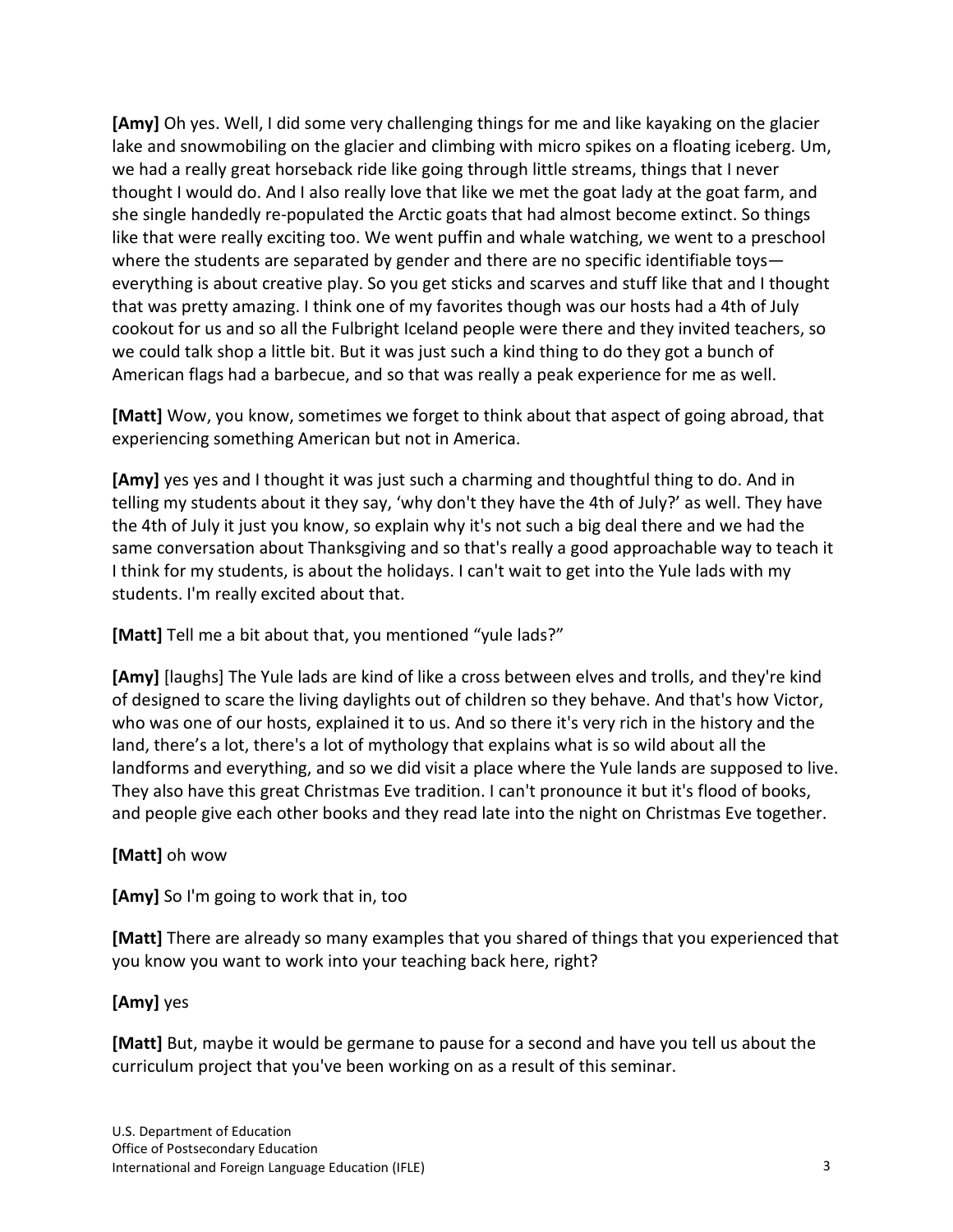**[Amy]** OK terrific. I am working on a project that has to do with inquiry based social studies. I am very interested in having the children explore artifacts from different cultures and even from different historical periods to draw their own conclusions and record those and then do additional research to correct or confirm their misconceptions. And I'm very fortunate in North Carolina we have a program called Carolina Navigators, so I didn't completely make this up myself. I don't feel like a lot of teachers use it this way they're more likely to show the object explain what it is and take it from there and I'm really trying to get children to handle the objects and try to figure out what the purpose is what they can tell about the land or the climate or the culture based on artifact. And one example is I had a student looking at coins and stamps saying that they must really value or they didn't say that. They said "they must really be into nature because everything on their money and their stamps is either animals or plants," and that's a really intense thing for a 7-year-old to figure out on his own. so

### **[Matt]** That's really insightful

**[Amy]** Yes, and we have glimmers like that. So it's important for vocabulary and to teach descriptive rather than judgmental language, we don't say it's gross, and a lot of times they don't have the vocabulary for that so to use phrasing like "what does that remind you of?" "Well, it looks Chinese." "Why do you think it's Chinese?" "Well, it has a dragon on it." Those those kinds of conversations and after practice the students talk to each other that way and I can facilitate more but in North Carolina at Chapel Hill they have a program called Carolina Navigators and their students who study abroad gather artifacts and bring them back and teachers can reserve these culture kits and borrow them for three or four weeks at a time FedEx to you free of charge with the return label and then descriptions of the artifacts of the students gathered. So that's what kind of got me pointed in this direction and for my curriculum project that I'm submitting, I realized that it's not realistic or replicable for people to have the artifacts. So I did something comparable with pictures that I took when I was in Iceland and I've pulled out curriculum objectives for grades K through 5 that teachers could use this inquiry with say a landform unit or a unit on plants, and so I have them the slides divided by category that way.

**[Matt]** That sounds like it also lends itself well to virtual learning

#### **[Amy]** yes definitely

**[Matt]** So you mentioned that you're a lifelong learner and it sounds like you've had some very memorable experiences on this trip. Maybe you can tell us a bit about what you gained from experiencing this seminar in Iceland, you know professionally and personally?

**[Amy]** Well, I learned a lot. just I call them fun facts with Mrs. Barsanti. I really like the little details about cultures like the only indigenous mammal in Iceland is the Arctic fox. So even the reindeer and the bumblebees are imported or were brought with travelers or traders or settlers, so I love that kind of thing. But I also learned how much I don't know, and different kinds of things that in future travels will focus the kinds of experiences I have. I've never been a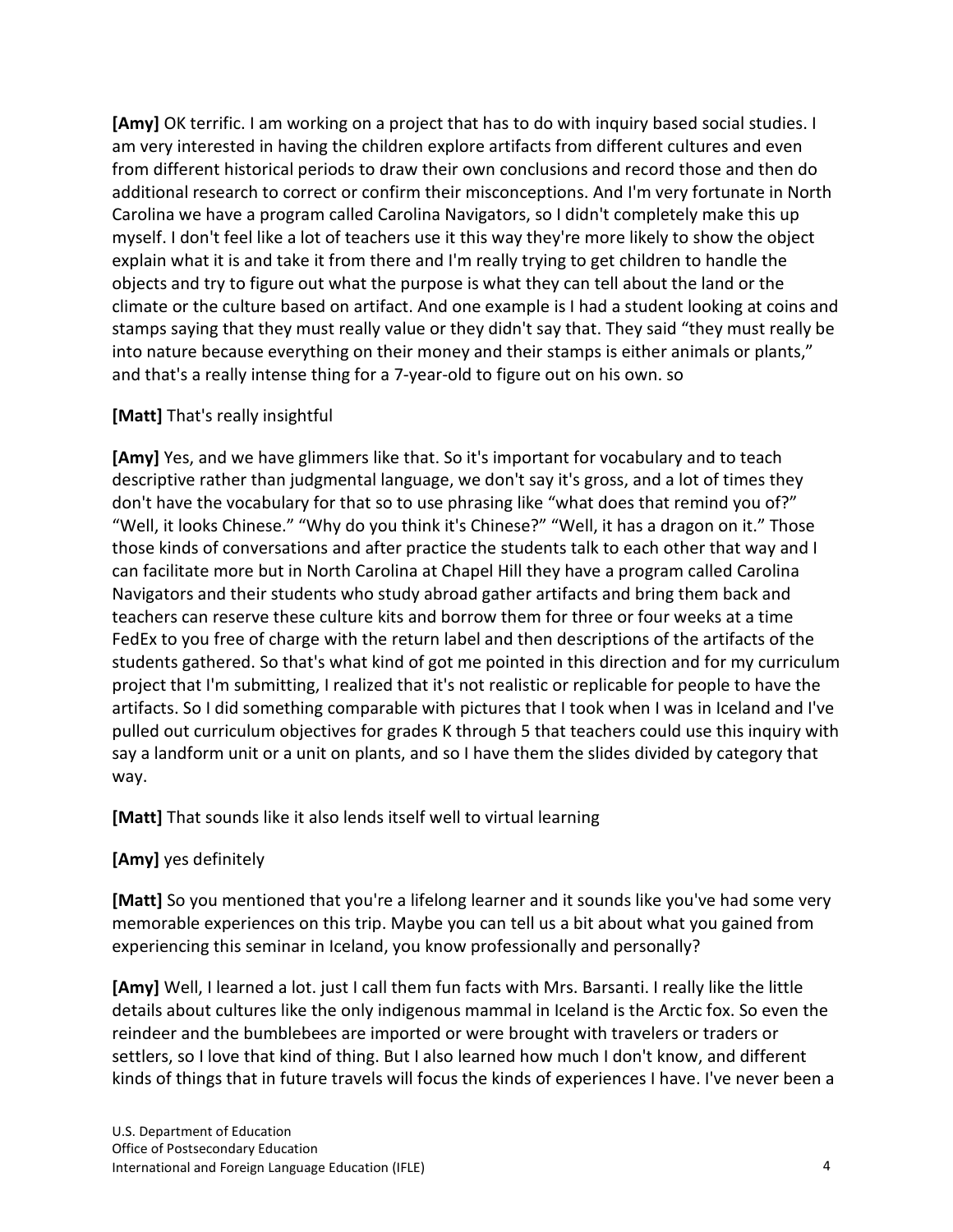particularly touristy traveler. I like to stay long enough and be where people live so that I can learn more about the people in the culture, and I do plenty of the touristy stuff too, but we were in Iceland for almost a month, and that gave me a chance to really dig deep and think more about the way I travel and the kinds of things I do. I really challenged myself physically and academically. There was a balance, it wasn't all kayaks and reindeer. We also visited university we visited parliament not in session, and the children's parliament you know so we it really informed my practice too because there's some things that you just have to as we say in the South 'sit n get.' So, we did attend a lot of lectures on gender equity education we met the president who invited us to stay for tea. So, the variety of experiences that, you learn it, you see it you see the slides and then you're out in the field sometimes with the person who gave the talk to then guide us see the things that they were talking about and I feel like that's something that I can incorporate on a much smaller scale in my classroom. This is something that you're just going to have to listen to maybe even take notes or draw a picture, but here we are going to dive right in and look at it and touch it and apply it. So personally, I really learned a lot about like I said challenging myself, really appropriate levels of risk taking. I'm 61. I never thought I would get on a snowmobile, but I picked the smartest person that I could find who I knew had been snowmobiling to actually do the driving. So, I found this really sweet spot between the physical challenge part and the getting the appropriate level of help and learning about those things. Professionally, long range I would really love to see the soft sciences incorporated into STEM and STEAM. I feel like my littles don't have access to real STEM not just STEM with a sticker that says it's STEM. But you know giving them legos is not that but with anthropology and sociology and that global peace they can really participate in inquiry in a way that's different and Iceland made me feel that's a project I can really undertake, kind of formalizing it in a way for my school and my system and maybe even further than that.

**[Matt]** can I ask you a bit about that? If you have an example to mind, how would you envision doing that?

**[Amy]** Well my curriculum project is one way, to have students figure out what they can figure out about the culture based on artifacts or pictures and then move forward with that to do more investigating. And again we're in a great place to be able to access resources not just online, but at great museums, the Natural History Museum is terrific in Raleigh, so I think that that's one example. I think that exploring different kinds of maps: historical maps and maps that are geared toward children and maps that are not. We saw some amazing maps that are polar. It's like a view of the globe but from the pole, and I just thought you think that things like that will blow children's minds and get them really digging deeper into things about other cultures

**[Matt]** So kind of changing gears a bit. It was the pandemic this past summer. What was it like to travel on a seminar?

**[Amy]** Well, it was a little scary because I hadn't been farther away from home than an hour in over a year and a half and I generally get around pretty much. I was most concerned about the airports, but I found that it was a very safe experience I did feel much safer in Iceland. There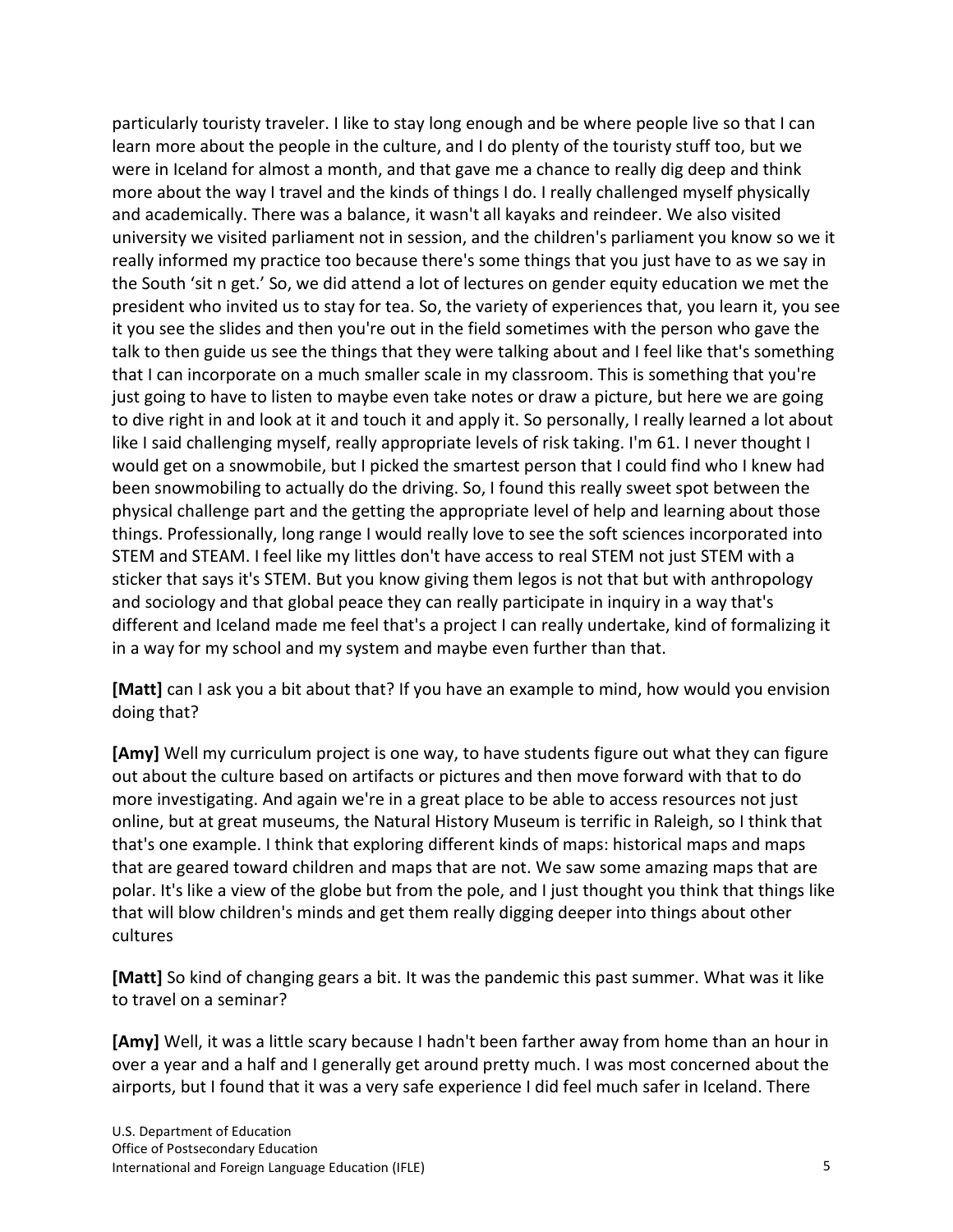were a lot of, they had lifted the mask restriction and we're doing extremely well, and the protocols that were in place made me feel safer. We had to be vaccinated we had to have a test 72 hours before we left, we were tested in the airport that was a little creepy, and then we went back to the hotel and we had box lunches and breakfast and we just stayed there until we got the call or but they let us know on an app that we were clear. And then we got tested before we left Iceland as well. So I felt very safe health wise. All around safe! It's a very safe place to be. We did go to the volcanic fields but the new volcano was sleeping, so we did get to see it from the airport, that's how close the volcano is to the city. Yeah, but it was really interesting to learn about that particular phenomenon, it was just like a giant like picture of a volcano just spewing, it was like the earth unzipped itself. There was like 1 and then there were three and then there were five and so it was really intense. I wish I had gotten to see it up close I did get to see like the steam fields and stuff but I didn't get to actually see any flowing lava. I do like to travel as if I will be back, and I definitely want to go back to Iceland. We were there in the summer so we didn't get to see the Northern Lights. When I go back I would like to go in winter and see that.

**[Matt]** Do you have, you mentioned that it's a good practice to travel as though you're going to come back again, I wonder if you have any other recommendations or advice that you would give to individuals who are going to go on a seminar or who are thinking about applying to seminars?

**[Amy]** Well to go on the seminar you just get so much information. I mean we had Zooms with the Fulbright Iceland folks, they were absolutely terrific. So forthcoming in terms of and you know we're teachers we were like what do we wear? how do we act what presents do we bring? What do you mean we don't bring presents? We have to bring, but you know it was but your Fulbright people will give you all the information that you need. And for the application process I would say just trying not to be intimidated by the whole Department of Education thing. To be honest, that's part of the reason I didn't apply sooner. I just thought it was bigger than I was up for, and then I was a little intimidated by the amount of writing. But once I got started it just it seemed natural. The questions are good and solid and clear. If you apply and are not selected, you should definitely apply again. I got my essays back with very specific comments and suggestions it was good enough. It's my understanding that it's a numerical selection process but the feedback that I got if I hadn't gotten it I would have been able to fix it and apply again. And as it is, I'm going to use the feedback to apply for other things. So that was unique, I have not gotten that kind of feedback in other situations other things that I've applied for. I feel like especially if you're in a rural area, small town, it can be a little daunting but once you get into it, it really isn't, it's a great process.

**[Matt]** and I'm really glad that you underscored that that it doesn't hurt to apply right? If you're thinking that you're interested, you know why not?

**[Amy]** Somebody has to go it might as well be me. [laughter]